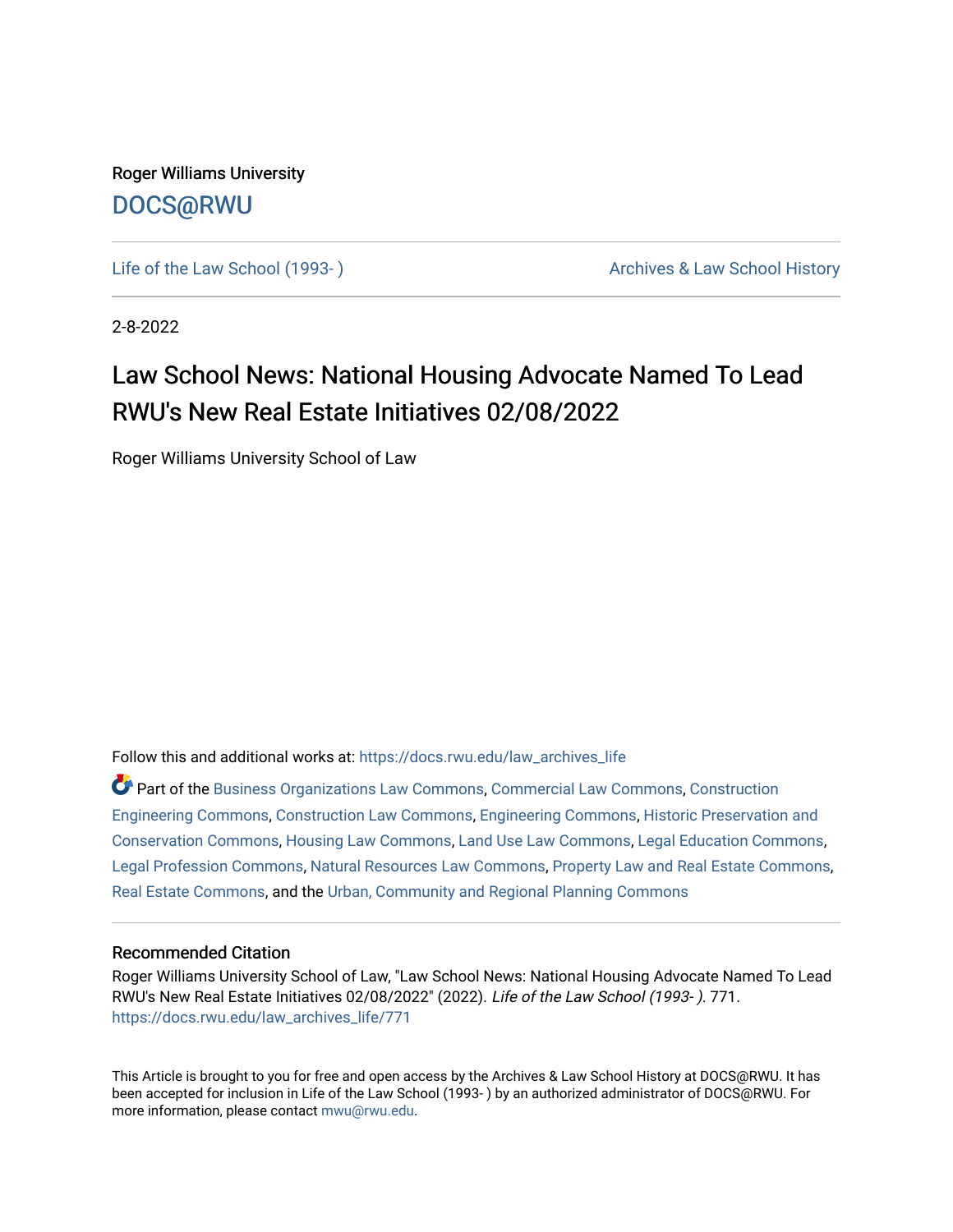## *Law School News*

## National Housing Advocate Named to Lead RWU's New Real Estate Initiatives

The University selects Richard Godfrey, national leader in real estate finance, community development and affordable housing, to launch interdisciplinary real estate programs.

February 8, 2022

Richard Godfrey

Roger Williams University has announced the launch of a new interdisciplinary Real Estate Program that integrates architecture, business, construction management, engineering, historic preservation, and law. The program will be led by nationally renowned housing advocate, real estate expert and finance leader Richard Godfrey as its inaugural executive director.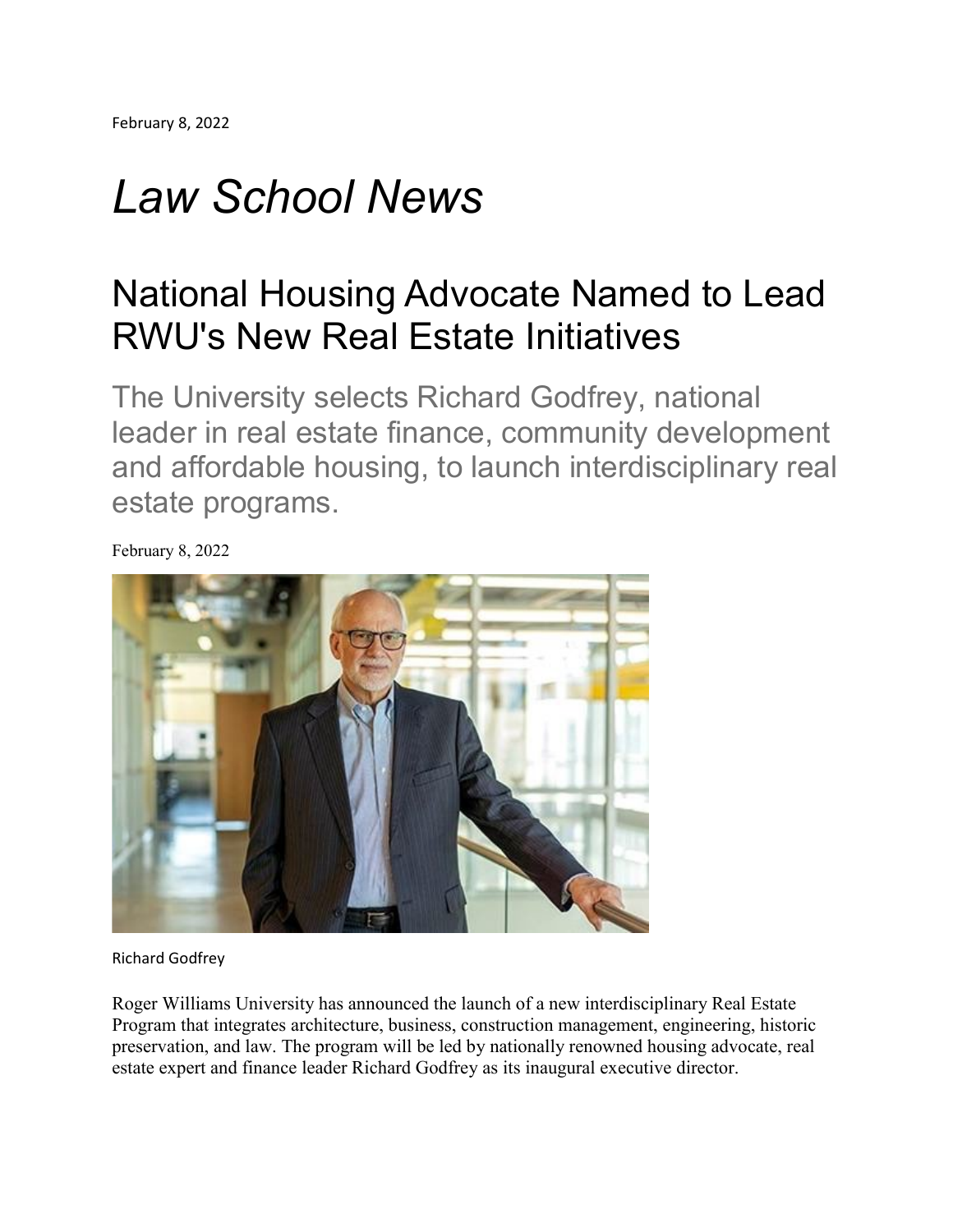With a School of Architecture, Art and Historic Preservation, a School of Business, a School of Engineering, Computing and Construction Management, and a School of Law, Roger Williams is among only 14 universities in the country – and one of just three in the Northeast – that is equipped to develop a powerful multidisciplinary approach in its undergraduate and graduate programs, in order to prepare graduates to meet the challenges of the myriad real estate-related professions.

"When I talk to lawyers about University plans for this program, they get very excited," said RWU Law Dean Gregory W. Bowman. "Property is one of the oldest areas of law. It touches on so many legal subjects: construction, real estate management, community development and revitalization, zoning, affordability of housing, coastal resiliency. The list goes on and on."

Which is precisely what makes RWU such an ideal home for the program.

"Roger Williams University is uniquely positioned to create a nationally recognized center of excellence in real estate," said RWU President Ioannis Miaoulis. "We can harness the strengths and expertise across our schools to build the multifaceted experiential education one needs to have a thriving real estate career that encompasses development and management, construction and design, insurance, financing and legal policy. Under Richard Godfrey's leadership, RWU will play a vital role in our region and our country in developing a real estate approach guided by smart design and sustainable growth, prepared to address the most pressing issues of climate change and affordable housing."

As one of the first initiatives to launch from RWU's 2021 [Strategic](https://nam02.safelinks.protection.outlook.com/?url=https%3A%2F%2Fwww.rwu.edu%2Fwho-we-are%2Fstrategic-action-plan%2Facademic-excellence&data=04%7C01%7Cmbowden%40rwu.edu%7Ce2d1bb0d43b44b4cc1ed08d9e4c6d8c8%7Cd84edea239e2410aa672331c49c8c4e2%7C0%7C0%7C637792364995558314%7CUnknown%7CTWFpbGZsb3d8eyJWIjoiMC4wLjAwMDAiLCJQIjoiV2luMzIiLCJBTiI6Ik1haWwiLCJXVCI6Mn0%3D%7C3000&sdata=1e1JzXZYf2UpgdYSHtrF2gdGCXYZENvDyfDdEfb8dV0%3D&reserved=0) Action Plan, the interdisciplinary Real Estate Program will prepare Roger Williams students with the broad and sophisticated learning needed to address complex issues, and work on teams encompassing a range of perspectives and skill sets, all the while developing expertise in the many associated fields that work within and alongside real estate.

Godfrey will join RWU on Feb. 22, directing the University's strategic alignment of academic programming with industry needs, with community resilience and environmental sustainability at the forefront.

"I believe Roger Williams University can be a model for how to sustainably integrate the built and natural environments to create better communities for everyone," Godfrey said. "As a national housing advocate, it has been my passion and goal in life to create resilient communities with great homes. I'm thrilled to join RWU and to contribute to this exciting work."

For 21 years, Godfrey was executive director at Rhode Island Housing. He is past president of the National Council of State Housing Agencies, has worked as a partner in Wall Street law firms focusing on real estate development and public finance, and served both as executive director for the New Jersey Department of Treasury, and as a municipal advisor. He holds a Juris Doctor from Seton Hall University Law School, a B.A. in Architecture and Urban Planning from Princeton University, and attended the Maxwell School of Public Administration at Syracuse University.